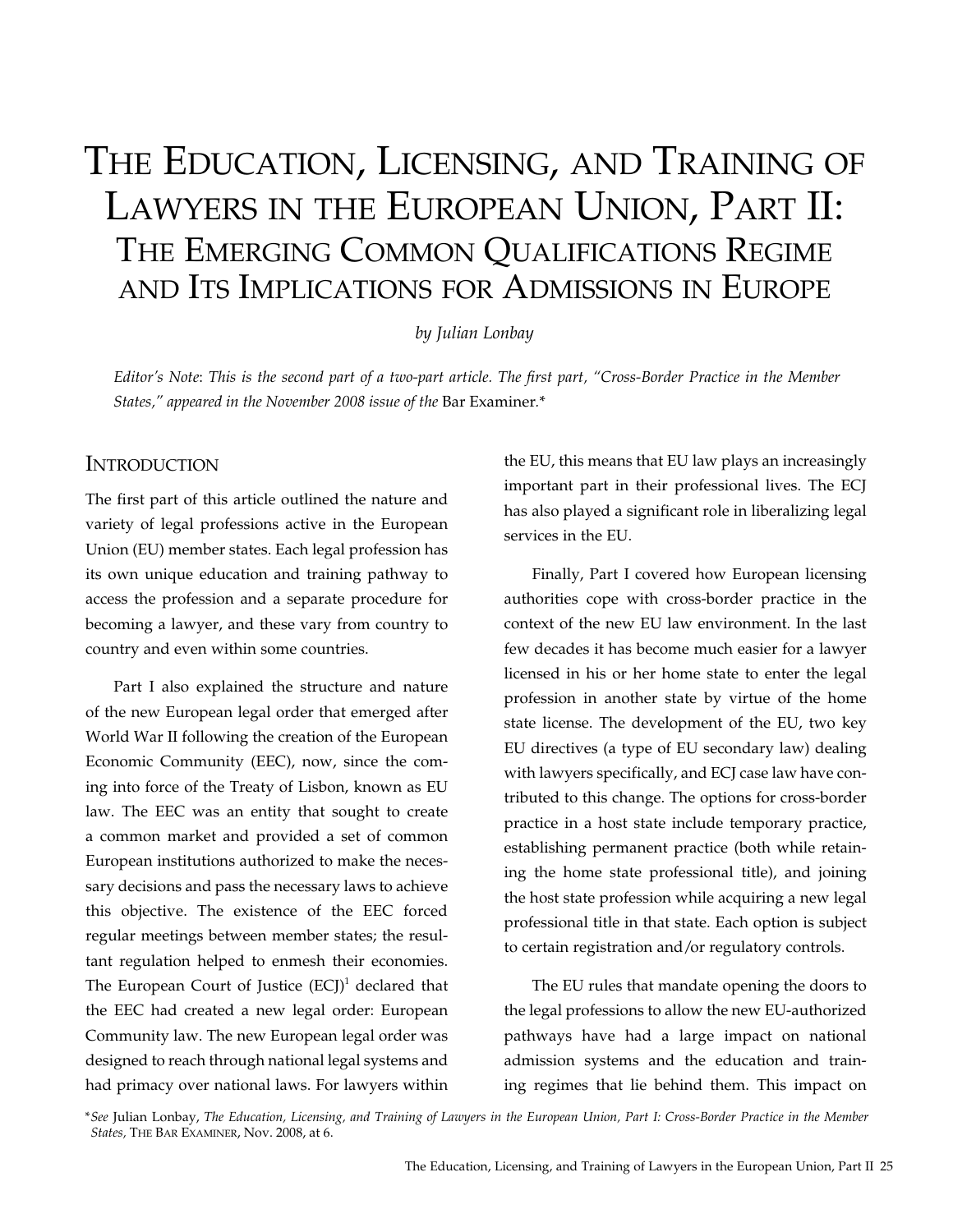admissions and the EU's role in the sphere of education and training are covered in this second part of the article. In the process, the role of the Council of Bars and Law Societies of Europe will be mentioned as appropriate.

# Legal Education and Training: The Roles of the Council of Bars and Law Societies and the European Union

The Council of Bars and Law Societies of Europe (CCBE), founded in 1960, is a representative body covering more than 1,000,000 European lawyers through its member Bars and Law Societies from 31 full member countries and 10 further associate or observer countries. $2$  It acts as a liaison between the EU and Europe's national Bars and Law Societies, whose national delegations represent its members, and is concerned with all European cross-border matters as they affect lawyers.<sup>3</sup> It has no overt regulatory powers of its own (except over its own internal affairs) but seeks out common positions in its representative and consensus-building roles.

In the sphere of legal education and training, achieving common positions has proved, in the past, to be very difficult. The CCBE has agreed that all lawyers should be professionally competent.<sup>4</sup> But what does this mean? As discussed in Part I of this article, there are many separate legal professions in Europe. The national educational requirements for becoming a lawyer vary considerably from country to country and, indeed, within some countries. The CCBE has nevertheless now adopted several measures on the education and training of lawyers in Europe, which I shall explore shortly.

As I noted in Part I, the EU has very limited authority over the laws and regulations of the member states relating to the content and organization of education and training. The EU must fully respect the responsibility of the member states for the content of teaching and the organization of education systems and vocational training.<sup>5</sup> However, the EU has managed to adopt several legislative measures that help translate the results of one system of training into those of another system. Recognizing that a common set of educational standards would promote confidence in cross-border recognition of professional licenses, the EU has also been moving toward the establishment of a European Higher Education Area (EHEA, the aim of the Bologna Process described below), including a European Qualifications Framework designed to create transparency and focus on common educational standards. I will also examine these initiatives in this article.

# Working Toward the European Higher Education Area: Three Key Steps

## **The Bologna Process: A Restructuring of Higher Education and a Focus on Learning Outcomes**

The Bologna Process<sup>6</sup> is most commonly associated with the process of structural realignment of higher education across Europe, which is likely to accelerate cross-border cooperation between European law schools. The common higher education structure sought is a division into bachelor's (undergraduate), followed by master's and doctoral (postgraduate) studies<sup>7</sup>, which is probably the most notable outcome of the Bologna Process.

In order to create a European framework of qualifications for their higher education systems, the member states themselves must devise national frameworks. It is intended that these national frame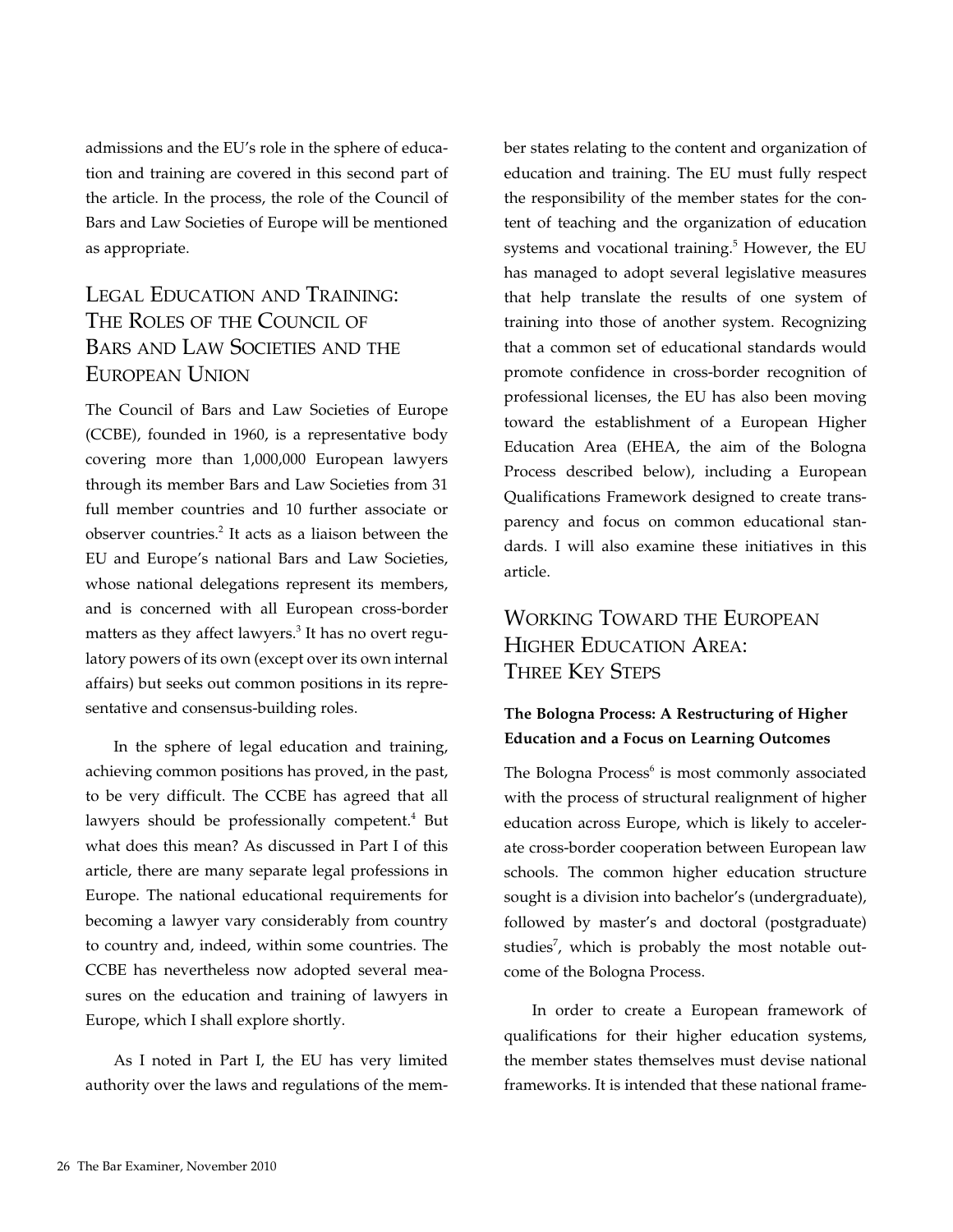works will, by 2013 (previously 2010), comprise a systematic description of the national regimes for qualifications using learning outcomes. This represents a shift of attention from entry requirements and curriculum to the results of the learning process. The focus is on what (post)graduates can do and on their access to the labor market and their employability. The national learning outcomes will be linked together, thereafter creating an overarching European framework of qualifications for the EHEA.

Learning outcomes are considered to be a set of knowledge, skills, and competencies of the graduate that, in the European educational debate, will substitute for a set of knowledge inputs focusing on curriculum content. The focus instead is on what the graduate is expected to be able to do and may include specific knowledge, skills, and competencies in the specific field of study as well as general competencies obtained by general academic studies.

The goal of identifying the main learning outcomes is to link studies to the labor market and achieve the transparency sought in the Bologna Process, allowing the labor markets to compare outcomes transnationally. This approach also facilitates the creation of the EHEA and the European Qualifications Framework (EQF, discussed later in this article), and the comparison of levels of academic study.

The structural changes to the higher education system mean that for many states, a new three-year undergraduate law degree is being contemplated or created for the very first time. $8$  Legal education in many European countries often occurred over a period of four, five, or even six years, depending on the country. So there is a clear, if voluntary, impact on academic legal education. The Bologna Process

also seeks to increase the transparency of qualifications<sup>9</sup> and the mobility of individuals.

## **The Lisbon Strategy: Improving Education and Training**

The Lisbon Strategy<sup>10</sup> set out to transform Europe and enable it, through a series of national actions, to become the world's most competitive, dynamic, and knowledge-based economy. $11$  The EU member states recognized that education and training are key elements in the achievement of this goal. The Lisbon presidency (the holder of the presidency of the Council of the EU at the time of the Lisbon summit) called for member states to take the necessary steps within their areas of authority to meet certain educational targets, $12$  and the EU education ministers adopted a work program to improve the education and training systems in their countries.<sup>13</sup>

The implementation of the Lisbon Strategy is through the intergovernmental process known as the Open Method of Coordination. Member states' policies in the affected areas are coordinated by EU-level guidelines (which set a course for member states) and timetables, coupled with the establishment of indicators and benchmarks.<sup>14</sup> The guidelines are then translated into national action plans with periodic monitoring of achievements and peer review.<sup>15</sup>

The Lisbon Strategy promotes a plethora of initiatives that impinge, via national implementation steps, on higher education, primarily with the aim of promoting economic growth and jobs. Until the advent of the Lisbon Strategy, the EU, with its very limited education authority,<sup>16</sup> had focused on promotion (funding) measures; now all manner of broader higher education matters are on the table for discussion and adoption of EU-level guidelines, admittedly within a nonbinding context.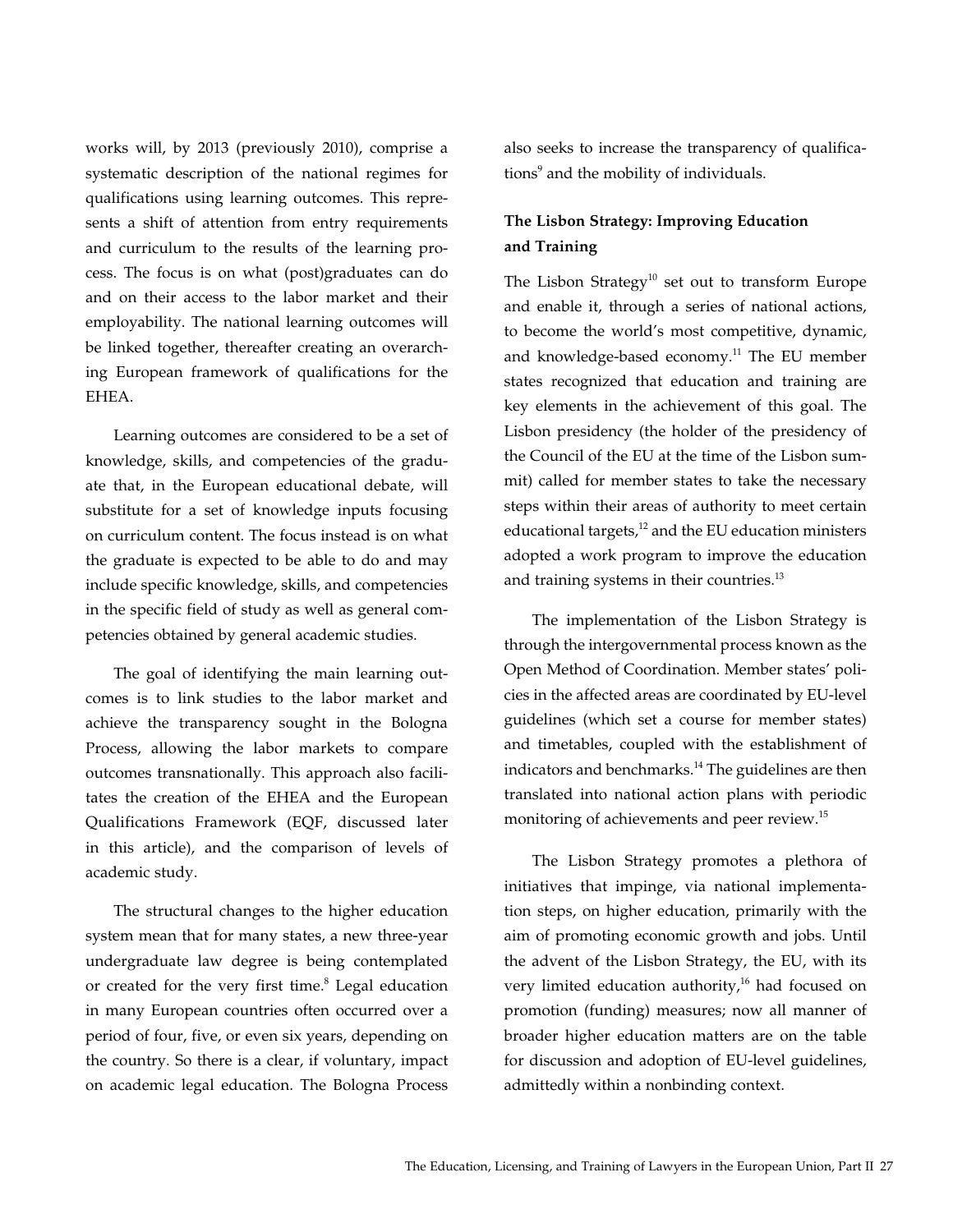#### **The European Qualifications Framework**

The EU itself is creating a European Qualifications Framework (EQF) in a process semi-parallel to the Bologna Process, using the Open Method of Coordination under the Lisbon Strategy.17 The EQF covers the entire educational spectrum (not just higher education as in the Bologna Process) and will help to create transparency without actually directly changing the national qualification systems. It will provide easily understandable informa-

tion and will focus on common standards instead of differences among the varied qualification systems, thus improving mobility and recognition of those with qualifications. It will also develop a common language for discussing future developments in training matters.

The national and European qualification frameworks will create platforms for debate

and agreement about the various qualifications. They will also help to develop tools for increased shared understanding about the various systems and become in themselves a method for consensus building in relation to the Bologna Process goals.

## A Sectoral Framework for Legal Qualifications?

In the context of the national and European qualification frameworks, there is talk of creating a specific framework for legal qualifications. This, though, is very much in its early days.<sup>18</sup> Initially the European Law Faculties Association (ELFA)<sup>19</sup> considered that in some cases a three-year undergraduate law degree in one country would be followed by an LL.M. in

Diversity in the legal knowledge, skills, and competencies achieved is an asset, but in an era of globalization, the CCBE recognized THE NEED TO AVOID UNNECESSARY barriers to free movement and the importance of promoting a transparent set of training regimes for lawyers in Europe.

another jurisdiction, encouraging cross-border training of law students (this consideration is currently in abeyance). Legal academics from  $E LFA^{20}$  participated in a research project, Tuning Legal Studies in Europe, which yielded some initial agreement on the competencies gained from legal studies across Europe. $21$  So far, there is not full agreement on academic learning outcomes for law across Europe.

## Identifying Outcomes for Legal

## Education and **TRAINING**

With cross-border legal practice a reality, with a renewed common code of conduct<sup>22</sup> for such practice, and with "integrated" lawyers (lawyers who have cross-qualified from one jurisdiction to another) $^{23}$  now also a reality, it was timely for the CCBE to begin to consider a common minimum standard for lawyers' training<sup>24</sup> and to

recognize those elements of national training that are indeed already common. Diversity in the legal knowledge, skills, and competencies achieved is an asset, but in an era of globalization, the CCBE recognized the need to avoid unnecessary barriers to free movement and the importance of promoting a transparent set of training regimes for lawyers in Europe.

This ambition conveniently fits in with current attempts to create the EHEA and the EQF discussed above. In light of these factors, the CCBE Training Committee decided to look at the outcomes of the legal training process in terms of knowledge, skills, and competencies expected from members of the legal professions in its member states.<sup>25</sup> The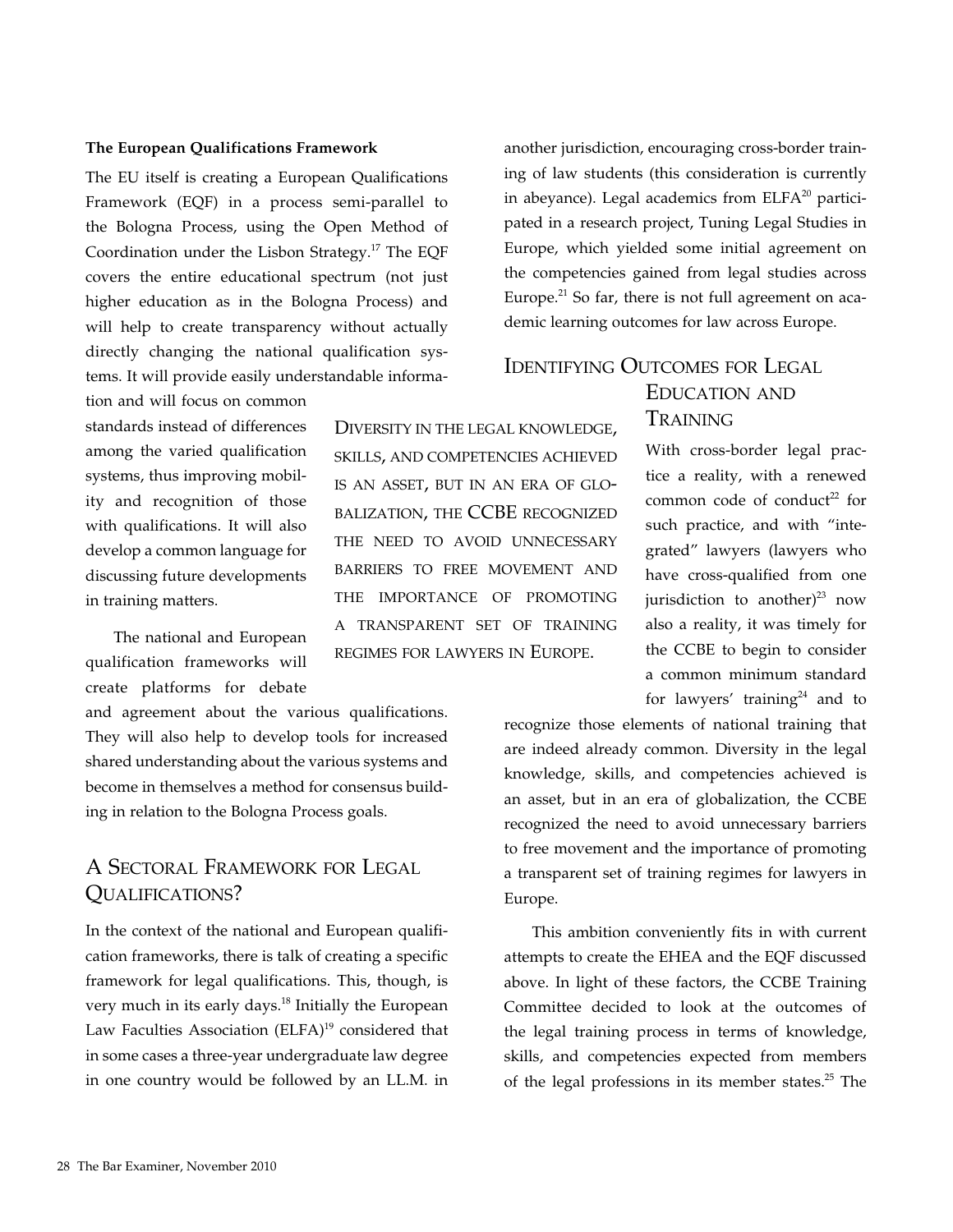committee hoped this would help to highlight some of the commonalities in existing training regimes, rather than the differences that were all too easily seen.<sup>26</sup>

The result was a CCBE agreement on the main outcomes for training of lawyers across Europe.<sup>27</sup> There is a strong emphasis in this agreement on the ethical obligations that are the basis of legal practice. The competency-based approach<sup>28</sup> helped the CCBE reach agreement on at least some of the outcomes of the training for all European lawyers, which will

help make it easier for lawyers to be recognized throughout the European Economic Area<sup>29</sup> via the EU directive mechanisms (as explained later in this article), and also through use of the new *Morgenbesser* route. (The *Morgenbesser* route, also explained later in this article, allows an individual who is in

the middle of legal training to switch states halfway through the training in order to become a lawyer under a different state's training regime.) This might prove helpful in relation to Directive 2005/36/EC, which allows for the creation of pan-European "common platforms" as a mechanism for facilitating the free movement of professionals.<sup>30</sup> It can also enable the CCBE Training Committee to focus its attention on gaining a better understanding of the access rules for the legal professions as well as possible future CCBE resolutions or recommendations in this field.

## Two Recent Directives: Implications for Admission to the Legal Profession

In terms of the actual changes that are now in operation, there are several areas where EU rules impinge

The *Morgenbesser* route . . . allows an individual who is in the middle of legal training to switch states halfway through the training in order to become a lawyer under a different state's training regime.

on admission practices, mainly through two key EU directives.

### **Directive 2005/36/EC: The Mutual Recognition of Qualifications**

One very important piece of EU legislation is Directive 2005/36/EC on the mutual recognition of qualifications.31 The directive consolidates 15 previous directives and incorporates in legislative form several case law developments. The scope of Directive 2005/36/EC is enormous, covering over 800 professions across Europe. The EU's initial forays in this

> area were led first by a series of limited directives that enabled the recognition of experience in trade sectors where qualifications, in those days, were not necessary.

> This early set of 35 transitional directives $32$  was followed by a second phase involv-

ing a series of profession-specific directives, particularly for the health-related professions. By this vertical approach (i.e., rules applying to specific professions as opposed to "horizontally" to all), the EU mandated a set of training requirements for the medical, nursing, and allied professions. Relevant national training had to meet this European standard. The national diplomas awarded were listed in a parallel EU directive, and EU nationals holding such diplomas had their qualifications automatically recognized in all the other member states.

Advisory committees were set up to enable the maintenance and updating of the EU requirements for agreed-upon training levels. However, it soon became apparent that there would be considerable difficulties maintaining a profession-byprofession approach. European engineers, for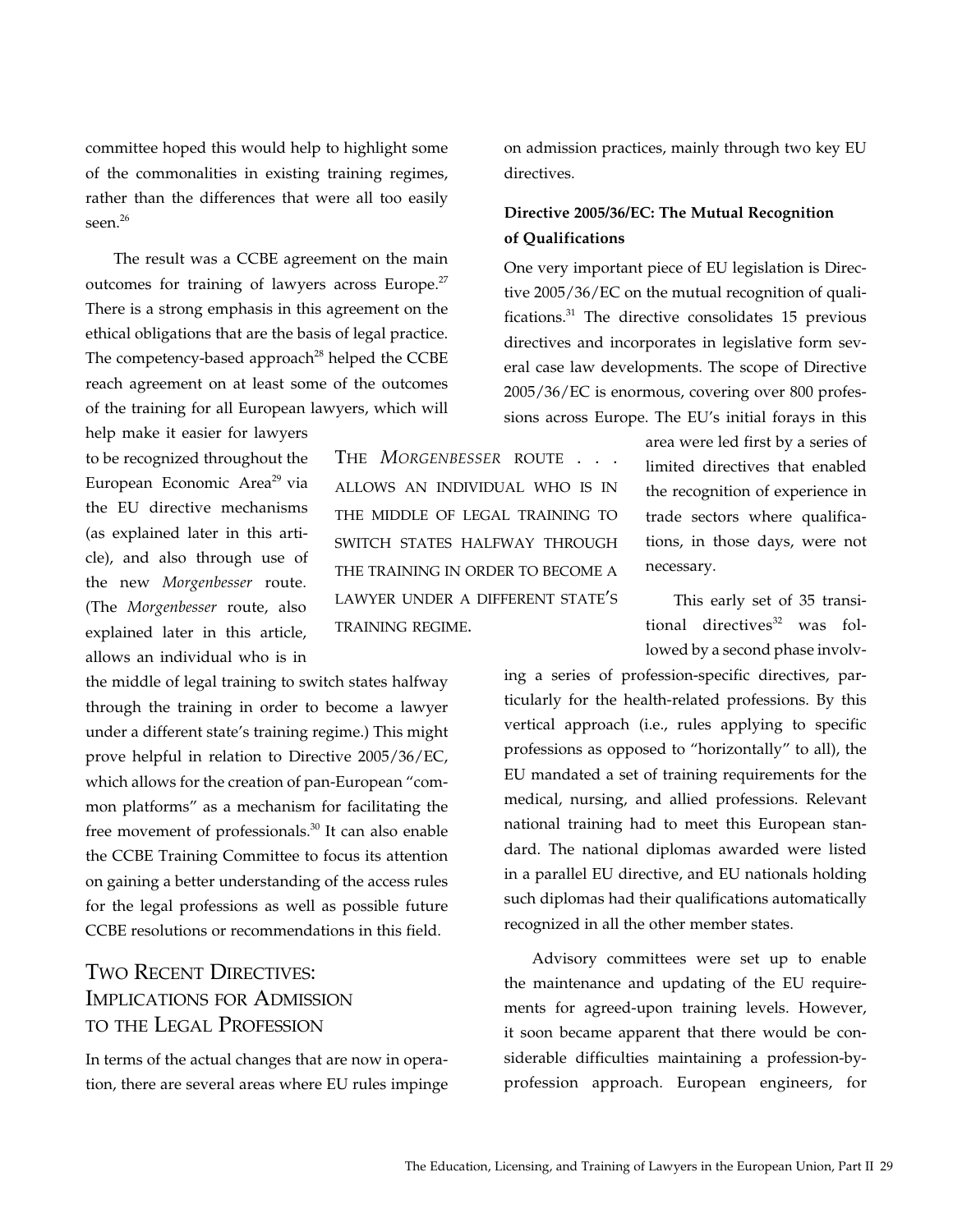example, discussed a draft directive for over 18 years. They could not agree on the definition or functions of an engineer. The Architects' Directive took 19 years to agree upon, and it does not fully cover the architectural professions, as architectural education is not coordinated (that is, there are no EU rules defining it). Lawyers were not covered by these initial legislative acts, as the varied European legal professions could not be made to fit into the vertical sectoral system.

Realization of the limits of the vertical approach came in the 1980s during the push for finalization of the single European market. So the European Commission changed tack and switched from a vertical system to a horizontal system, comprising the third phase of activity in this area. The result was Directive 89/48/EEC, now subsumed in the new allcombining Directive 2005/36/  $EC.<sup>33</sup>$ 

#### **Directive 89/48/EEC: Comparison of Qualifications and Compensation Measures**

permitted.

The mechanisms set up by the new horizontal regime were groundbreaking. Essentially, the regime created a two-pronged approach. First, all member states' competent authorities (normally those designated by member states as gatekeepers of a profession) may not disallow admission to the profession by an EU national solely on the ground of lack of a national qualification. Instead, they must compare the qualifications held by the migrant to those required for entry into the profession.<sup>34</sup>

If the comparison shows that the migrant has the knowledge and skills required by the national set of qualifications, he or she must be permitted entry. If there are gaps or substantial differences in the set of competencies held by the migrant, then compensation measures are permitted, as explained below. The substantial differences may consist of number of years needed for training, substantially different matters covered in the training, or activities regulated by the host state profession which are not regulated or do not exist in the home state.

The permitted compensation measures allow either a content-based aptitude test<sup>35</sup> or an adaptation period to compensate for training durational shortfalls of over one year.<sup>36</sup> The compensation measures cannot be cumulative. Normally the migrant can choose either an adaptation period or an aptitude test if those are the compensation measures in question, $37$  except where the pursuit If the comparison shows that the migrant has the knowledge and skills required by the national set of qualifications, he or she must be permitted entry. If there are gaps or substantial differences in the set of competencies held by the migrant, then compensation measures are

> of the profession requires "precise knowledge of national law and in respect of which the provision of advice and/or assistance concerning national law is an essential and constant aspect of professional activity."38 In these cases the competent authority can decide whether to enforce either an aptitude test or an adaptation period. All the member states except Denmark<sup>39</sup> have exercised their right to insist on an aptitude test for migrating lawyers under this directive.<sup>40</sup>

> Directive 2005/36/EC imposes a strict timetable for handling applications. Migrants must have their applications acknowledged, and if any documents are missing they must be informed within one month.<sup>41</sup> The whole process can take no longer than three months, although a one-month extension is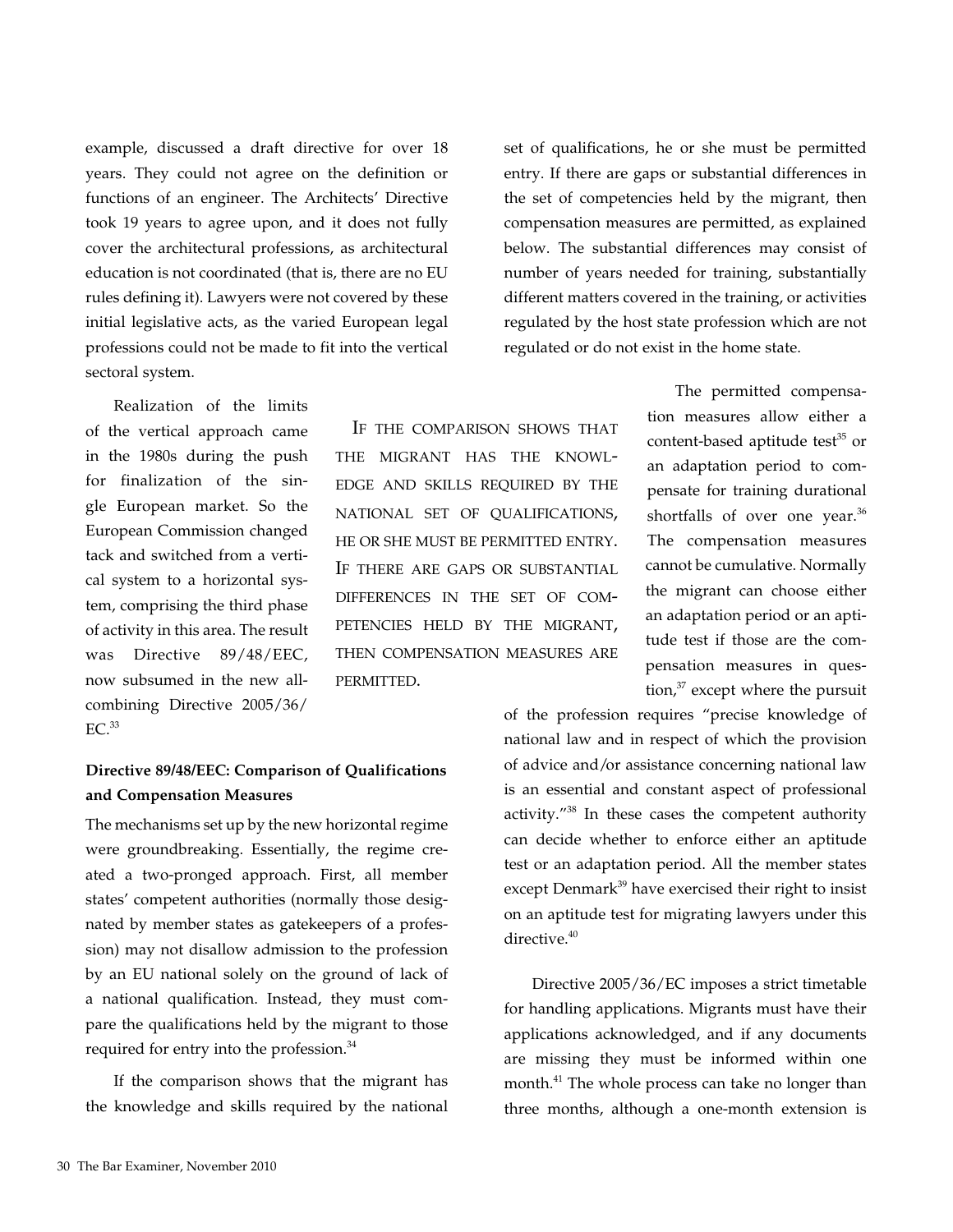possible.<sup>42</sup> Any decision made must be reasoned and reviewable by a court of law.

The directive meant that the competent authorities for all the affected professions immediately had to learn more about the training that existed in neighboring states.<sup>43</sup> They also had to work out the essence of their own training requirements, for they could only select topics for an aptitude test that were essential for legal practice. The directive also introduced in every member state a coordinator to oversee

and assist in its implementation and to be a repository of advice for administrators struggling to implement it. This administrative measure helped to ensure the success of the system.

In principle, the directive allowed member states to retain their professions' specificities but opened a new mode

of access for EU lawyers who had qualified through their own professional regimes and who then succeeded in passing the relevant aptitude test (or fulfilling the required adaptation period). Some of these tests are difficult, but the process is much easier than totally requalifying in a new country. Having passed the test, the migrant becomes a member of the local profession with all the attendant obligations and rights, without having to repeat the apprenticeship or other stages of training which would otherwise be required of a candidate for admission in that country.

# The *Morgenbesser* Route: Applying EU Law to Qualifications in Progress

The directive system covers those who are already qualified to practice law in one country, but recently

In effect, EU nationals can bulldoze in halfway through the qualification process and make up for deficits in ways that traditionally are unavailable to nationals who have to follow the prescribed orthodox training  $ROUTE(S)$ .

the case law has been interpreted to allow those who have not finished qualifying to take advantage of the principle of mutual recognition. In *Morgenbesser*, 44 a French law school graduate sought access to the training regime for Italian lawyers. She was initially rebuffed for lack of an Italian law degree. Directive 2005/36/EC did not apply to her, as she was not a qualified lawyer in France, and the Italian trainee lawyers (*praticanti*) were not considered to be a regulated profession by the ECJ (therefore not a profession

> allowed entry under the directive). However, the ECJ nevertheless applied the *Vlassopoulou* principle of mutual recognition in *Morgenbesser*, meaning that the obligation of assessment of qualifications now also applies to semi-trained professionals.

> The ECJ here, through its interpretation of the EC Treaty (as it was then known) mandat-

ing free movement, is destabilizing national training regimes, which often have required stages resulting ultimately in access to the profession itself. In effect, EU nationals can bulldoze in halfway through the qualification process and make up for deficits in ways that traditionally are unavailable to nationals who have to follow the prescribed orthodox training route(s). Moreover, the directive regime contains administrative support structures that are lacking in the *Morgenbesser* route.

This is made worse by the ECJ's refusal to allow Bars and Law Societies to delegate to universities the task of assessing the merits and compatibility of a migrant's previous law degree. The ECJ emphasizes that academic equivalence is not the issue here; since Bars and Law Societies may only insist on knowledge that is essential for the practice of the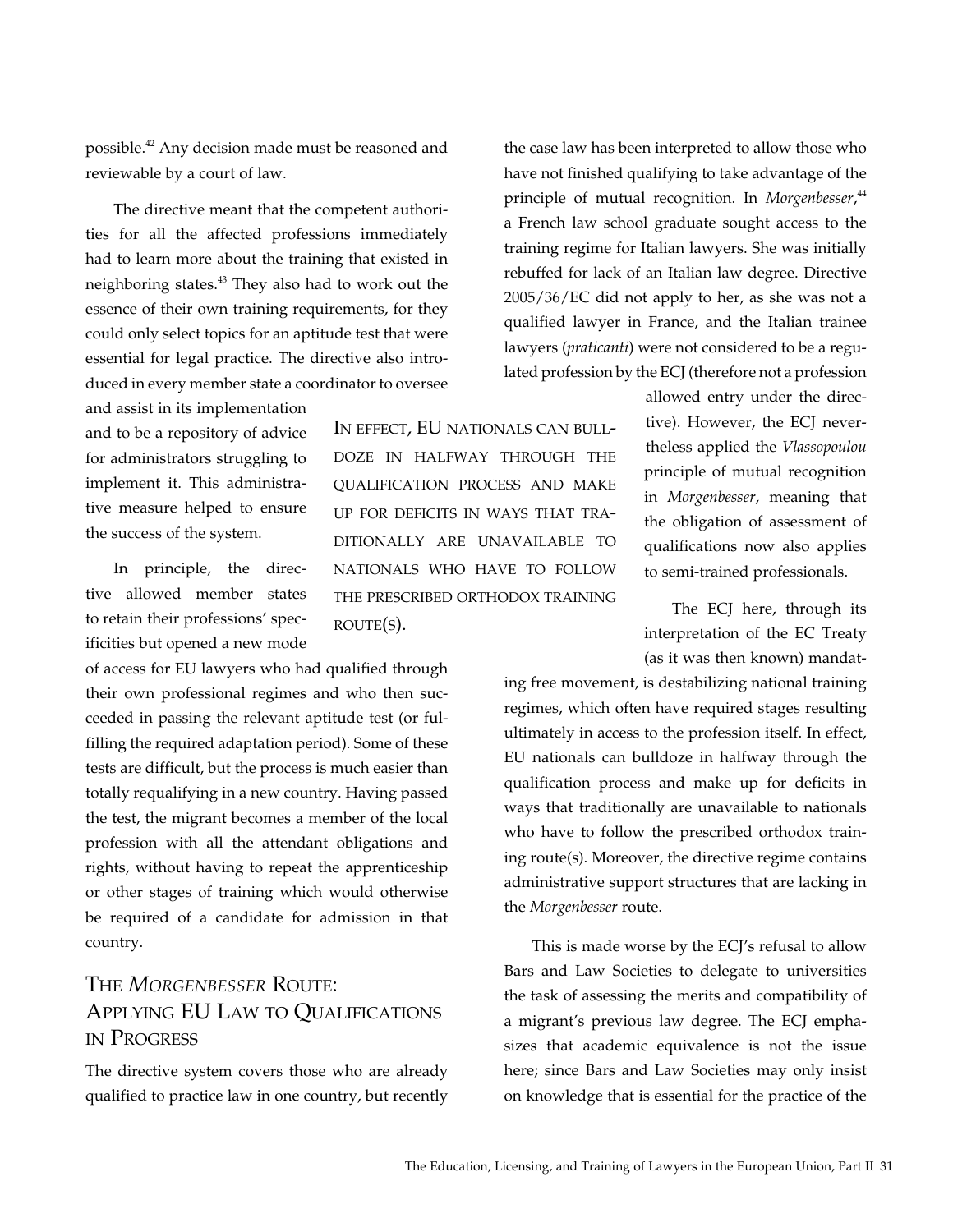profession, they have to make this assessment themselves. In jurisdictions where admission under the directive has been centralized (Italy) or semicentralized (Germany) to ensure consolidation of expertise and uniformity in application of the EU law, it is, under the *Morgenbesser* route, still left to local admitting authorities to handle such applicants. This is the case because, unless legislation or other regulatory steps are taken to implement administrative procedures to assist professions handling *Morgenbesser* applications (by whatever entity has the authority to

do so, which varies from state to state), there is not necessarily in national law any procedure to follow. In the case of Italy, for example, *Morgenbesser* applicants apply using the case law of the ECJ as authority, which indicates that the admitting authority (i.e., the regional bar) should be approached.

## Exploitation of the Directive **System**

The *Morgenbesser* decision opens the door for forumseeking trainees to find the weakest link and exploit it. This fear has been partially realized under the directive itself. Only one jurisdiction in Europe— Spain—has no compulsory legal training after the academic stage. This is due to change in 2011, but in the meantime, a steady stream of law school graduates—especially from Italy, but also from Austria—have used their home state law degrees, academically homologated in Spain, to gain access to the Spanish legal profession without further ado. They then return home as Spanish *abogados* and utilize their rights under Directive 98/5/EC to enable themselves to practice automatically in their home states, thus evading several years of training that

Will it be long before a national, following his or her country's admission route, asks why he or she should be required to follow these admission procedures if non-nationals can come in WITHOUT HAVING DONE SO?

their less adventurous (or rash) colleagues must undergo before being licensed.

Naturally this state of affairs has led to litigation.45 This makes one reflect on the difficulties imposed by this rule on admissions teams. The EU has well over 27 different systems, in a bewildering array of languages, for qualifying as a lawyer. As the rule resulting from *Morgenbesser* is case-made, there is no very clear guidance, though the CCBE has set out guidelines for Bars and Law Societies.<sup>46</sup>

## THE EVOLUTION OF European Admission Routes in Light of the Directive **SYSTEM**

The difficulty is that the home routes are typically not flexible enough to cope with semitrained graduates, who anyway may show that they have

acquired the necessary knowledge, skills, and competencies by new and unorthodox methods, not being constrained by national routes. The fact that two member states (Cyprus and Luxembourg) until very recently relied on non-national law degrees as part of their national routes of entry makes one consider whether there might not be some elements of legal abilities that are anyway transnational. In England and Wales, the creation of the Qualified Law Transfer Test by the Law Society, as a result of the original mutual recognition Directive 89/48/ EEC, was intended to make this new route available also to non-EU lawyers (e.g., those from the United States, who in many ways were more familiar with the common law system than continental European lawyers), and now roughly 20% of new entrants are coming in through this route.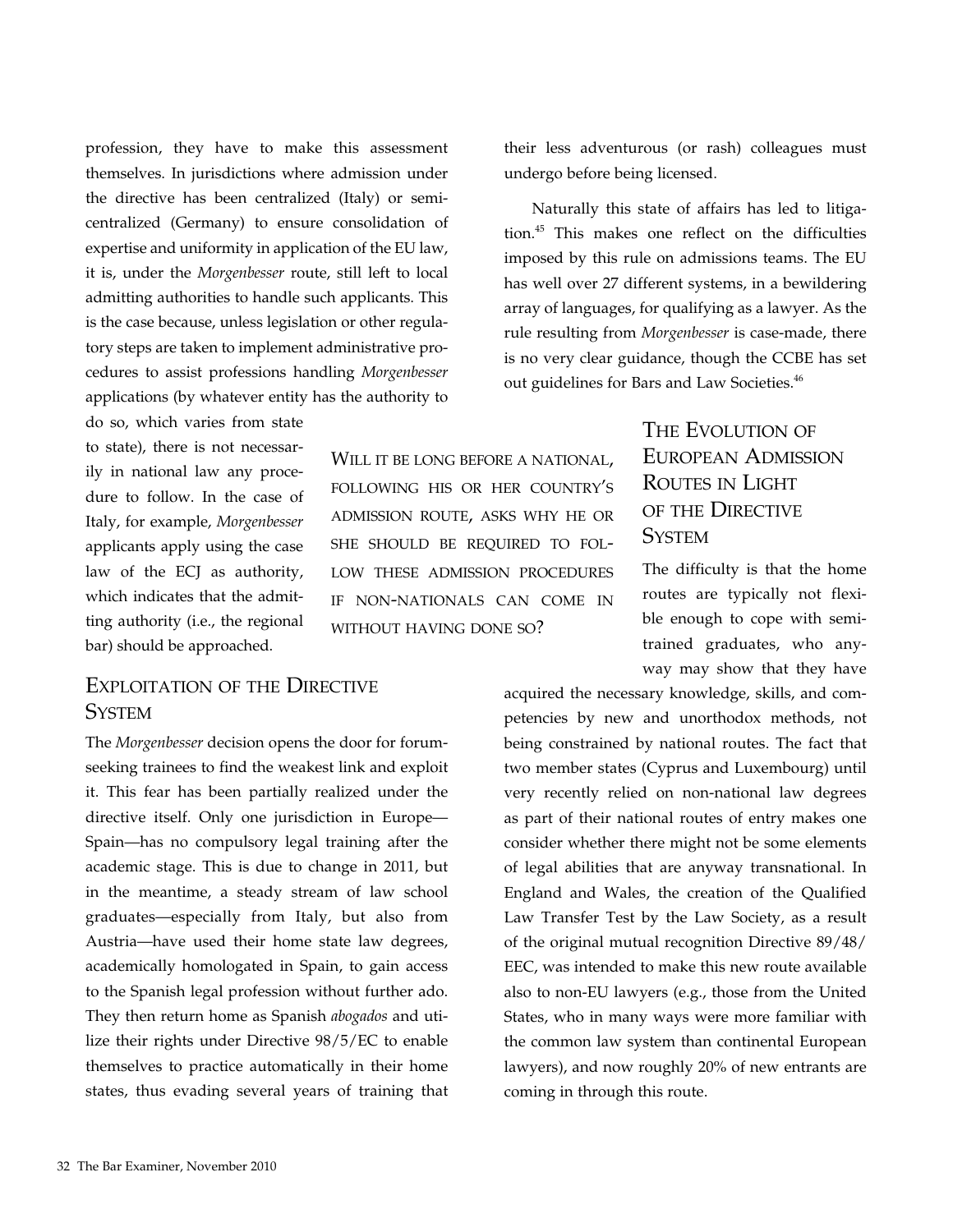So one can see that national qualification routes have now been supplemented by alternative European routes. This has led to ever-increasing flexibility in the national routes in order to try to accommodate the new, small but important influx of EU lawyers (and non-EU lawyers, as in the case of the United Kingdom), as well as the smaller influx of *Morgenbesser* applicants. Will it be long before a national, following his or her country's admission route, asks why he or she should be required to follow these admission procedures if non-nationals can come in without having done so? European law on equal treatment of EU citizens might assist by providing a legal basis in EU law.

What then is likely to happen, in my view, is the improvement and remodeling of assessment methods and a rethinking about what is actually necessary knowledge and competence for a lawyer. The potential fragmentation of legal services through reforms in how legal services are delivered also encourages that atomistic thinking about legal tasks—whereby legal functions are commoditized, enabling the outsourcing of legal functions and also allowing the possibility of nonlawyers under-taking legal functions. And, of course, the rethinking of lawyer competencies dovetails neatly into the debate over learning outcomes taking place in the Bologna and Lisbon Processes. **B** 

#### **NOTES**

- 1. The Court of Justice of the European Union is the highest court in the European Union. It was created as part of the initial conception of the European Union and consists of one judge from each member state in the Court of Justice as well as eight Advocates General, and also comprises several other courts.
- 2. Associate members are "the organisations which are representative of the profession of lawyer recognised as such and designated by the authorities of each State, member of the Council of Europe, which is in official negotiations in view of its accession to the European Union, and which have been admitted as such by the Plenary Session according to article VIII b)." Observer members are "the organisations which

are representative of the profession of lawyer in a Member State of the Council of Europe and which have been admitted as such by the Plenary Session according to article VIII b)." Associate and observer members may attend meetings of the CCBE Plenary Session without a right to vote, represented by no more than one individual for each state; they may also attend meetings of the CCBE Standing Committee. Statutes of the Council of Bars and Law Societies of Europe, as adopted at the CCBE Plenary Session on Nov. 28, 2009, *available at* http://www.ccbe.eu/fileadmin/user\_upload/ document/statuts/statutes\_en.pdf.

- 3. *See* http://www.ccbe.eu for general information about the CCBE's role.
- 4. *See* CCBE Charter of Core Principles of the European Legal Profession, adopted at the CCBE Plenary Session on Nov. 25, 2006, as updated in 2008, *available at* http://www.ccbe.eu/ index.php?id=32&L=0.
- 5. *See* Articles 165 and 166 TFEU Treaty.
- 6. The Bologna Process, sometimes referred to as the Sorbonne-Bologna Process, commenced with a series of ministerial announcements, initially from just four EU education ministers at the Sorbonne University in Paris. Now there are 49 members involved in the process. See http://www.ehea .info/.
- 7. This higher education structure is sometimes referred to by the number of years allocated to each phase (i.e., 3-1-3 or 3-2-3).
- 8. *See,* for example, Hege Braekhus and Olaug Husaboe, *The Impact of the Sorbonne-Bologna Declaration on Legal Education in Norway*, EJLE 43 (2004).
- 9. The Lisbon Convention on the Recognition of Qualifications Concerning Higher Education in the European Region 1997 introduced the Diploma Supplement for this purpose.
- 10. The Lisbon Strategy, sometimes referred to as the Lisbon Agenda or Lisbon Process, was formally started in 2000 by the EU heads of state and government. In 2002, the European Council set the objective of "making [European] education and training systems a world quality reference by 2010" (COM[2007] 61). The timetable has now shifted to 2020.
- 11. In a midterm review that recognized the failure to surge ahead, the target was slightly adjusted to a more social dimension aiming at economic growth and jobs. European Commission, Communication to the Spring European Council: Working Together for Growth and Jobs: A New Start for the Lisbon Strategy, COM(2005) 24 final, http://eur-lex.europa.eu/ smartapi/cgi/sga\_doc?smartapi!celexplus!prod!DocNumb er&lg=en&type\_doc=COMfinal&an\_doc=2005&nu\_doc=24 (last visited Oct. 21, 2010).
- 12. The relevant Lisbon Presidency Conclusions are *available at* http://www.consilium.europa.eu/ueDocs/cms\_Data/ docs/pressData/en/ec/00100-r1.en0.htm. The European Commission provides regular reports on Lisbon Strategy progress. (The European Commission is one of the principal organs of the EU and has many functions in the legislative process as well as an executive and guardianship role, with legal powers to enforce EU law.)
- 13. The Education and Training 2010 Work Programme (ET 2010) is now revised and known as ET 2020. Joint Interim Report of the Council and the Commission, Education & Training 2010: The Success of the Lisbon Strategy Hinges on Urgent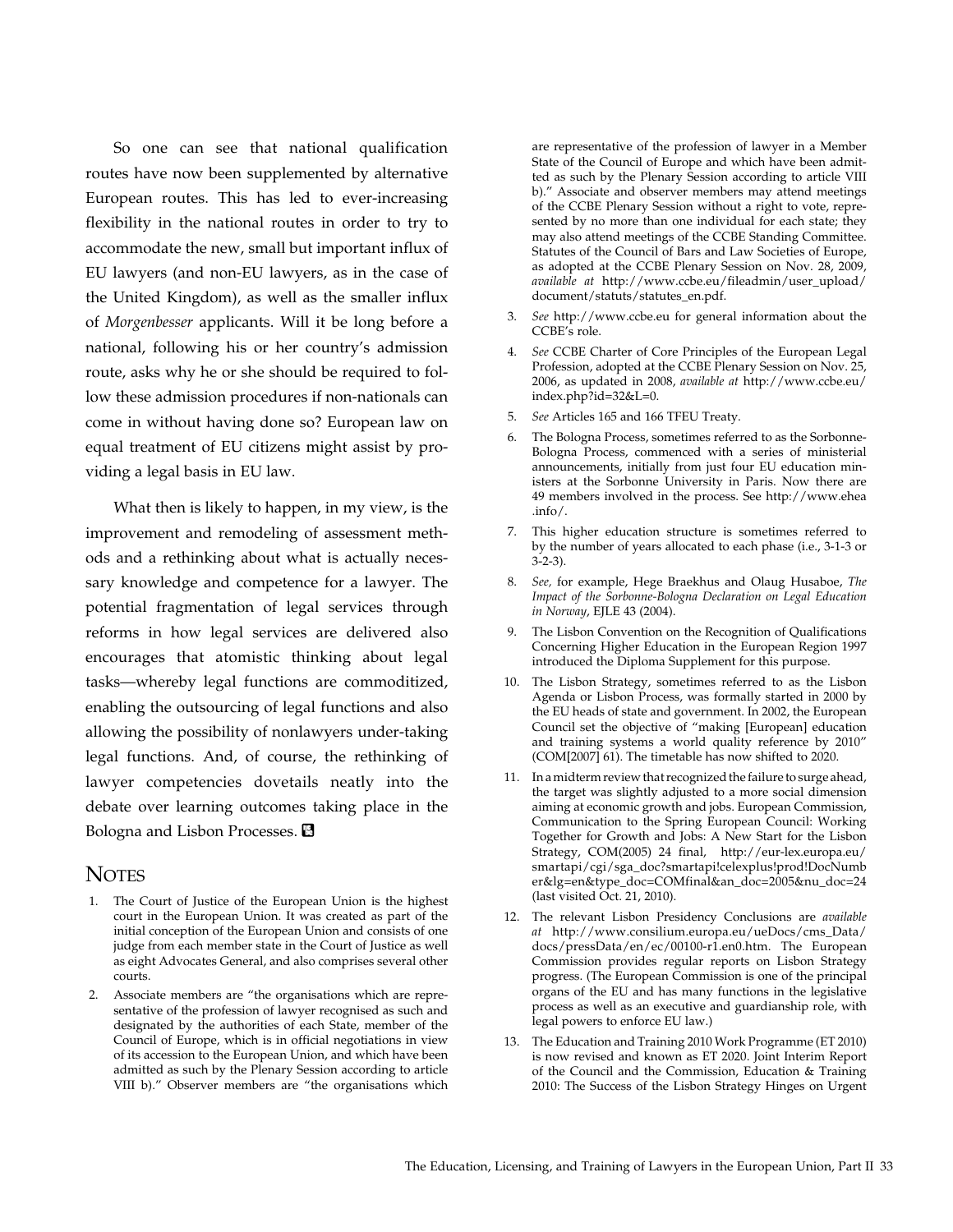Reforms (2004), *available at* http://ec.europa.eu/education/ policies/2010/doc/jir\_council\_final.pdf. The 2007 progress report Communication from the Commission to the Council, the European Parliament, the European Economic and Social Committee and the Committee of the Regions: Delivering Lifelong Learning for Knowledge, Creativity and Innovation, is *available at* http://eur-lex.europa.eu/ LexUriServ/LexUriServ.do?uri=COM:2007:0703:FIN:EN: PDF. The most recent restatement is the Council Conclusions of May 12, 2009, on a Strategic Framework for European Cooperation in Education and Training (ET 2020), OJC 119/2 (2009). For information about the work program, *see* http://europa.eu/legislation\_summaries/education\_ training\_youth/general\_framework/ef0016\_en.htm.

- 14. The indicators and benchmarks were adopted in 2003 (Council Conclusions on Reference Levels of European Average Performance in Education and Training (Benchmarks) of May 7, 2003, *available at* http://ec.europa.eu/education/ policies/2010/doc/after-council-meeting\_en.pdf). They are regularly reviewed and revised. *See*, more recently, the European Commission's proposals, A Coherent Framework of Indicators and Benchmarks for Monitoring Progress Towards the Lisbon Objectives in Education and Training, COM(2007) 61 final (Feb. 21, 2007).
- 15. *See* paragraph 37 of the Lisbon Presidency Conclusions, *available at* http://www.consilium.europa.eu/ueDocs/cms\_ Data/docs/pressData/en/ec/00100-r1.en0.htm.
- 16. *See* Part I of this article.
- 17. Creation of the EQF was strongly supported by the European Commission and the EU education ministers at their meeting in November 2006. European Commission Education & Training, the European Qualifications Framework, http:// ec.europa.eu/education/policies/educ/eqf/index\_en.html (last visited Oct. 21, 2010).
- 18. *See* Julian Lonbay, *A European Qualification Framework for*  Social Sciences: How Does Law Fit In?, in DIRECTIONS IN LEGAL Educ. (2009), *available at* http://www.ukcle.ac.uk/resources/ directions/previous/issue19/eqf/.
- 19. The European Law Faculties Association (ELFA) was founded in 1995 in Leuven, Belgium, by more than 80 faculties of law located in different universities across Europe. The organization now has more than 180 members from countries within the EU and beyond. It acts as an international forum for the discussion of many legal topics related to legal education. *See* http://elfa-afde.eu/aboutelfa.aspx.
- 20. *See* http://elixir.bham.ac.uk/quaacas/Quaacas\_Committee .htm (last visited Oct. 21, 2010).
- 21. *See* Julian Lonbay, *Tuning Legal Studies in Europe: Initial Findings*, 4 EJLE 171 (2007), *available at* http://elixir.bham .ac.uk/menu/quaacas\_frameset.htm.
- 22. CCBE Code of Conduct, http://www.ccbe.eu/index .php?id=32&L=0 (last visited Oct. 21, 2010).
- 23. Directive 98/5/EC, 77 OJ L 36–43 (1998), *available at* http:// eur-lex.europa.eu/LexUriServ/LexUriServ.do?uri=OJ:L: 1998:077:0036:0043:EN:PDF.
- 24. CCBE Resolution on Training for Lawyers in the European Union (Nov. 2000), *available at* http://www .ccbe.eu/fileadmin/user\_upload/NTCdocument/form\_ enpdf1\_1183977205.pdf.
- 25. The benchmarks for academic legal studies applicable in England and Wales might be of interest, *available at* http:// www.qaa.ac.uk/academicinfrastructure/benchmark/state ments/Law07.pdf.
- 26. *See* Julian Lonbay, *Differences in Legal Education in the Member States of the European Community,* in The Common Law of Europe and the Future of Legal Education (De Witte and Forder, eds., Kluwer, 1992).
- 27. CCBE Recommendation on Training Outcomes for European Lawyers (Nov. 2007), *available at* http://www.ccbe.eu/index .php?id=94&id\_comite=13&L=0. A training outcome can be considered to be a set of knowledge, skills, and competencies of the trainee lawyer immediately before admission to the Bar or Law Society.
- 28. As the Law Society of England and Wales declared, "It is expected that from the first day in practice, every lawyer should meet the professional standards expected by the public." The Law Society of England and Wales Training Framework Review consultation paper is *available at* http:// www.lawsociety.org.uk. The statement on the Training Framework Review (May 2004) is also of interest, as is the Scottish Law Society's Lawyers of the Future, *available at*  http://www.lawscot.org.uk/.
- 29. The European Economic Area was created in 1994 and includes all the EU member states plus Norway, Iceland, and Liechtenstein. These states must comply with most of the EU single-market laws by adopting appropriate national measures, and they have access to the benefits of the single market, including the rules on free movement of lawyers.
- 30. Directive 2005/36/EC of the European Parliament and of the Council of 7 September 2005 on the recognition of professional qualifications, Article 15.
- 31. Directive 2005/36/EC of the European Parliament and of the Council of 7 September 2005 on the recognition of professional qualifications, OJ L 255/22 (2005).
- 32. These early directives were consolidated by Directive 1999/42/EEC of the European Parliament and of the Council of 7 June 1999, establishing a mechanism for the recognition of qualifications with respect to the professional activities covered by the directives on liberalization and transitional measures, and supplementing the general systems for the recognition of qualifications. OJL 201/77 (1999).
- 33. Council Directive 89/48/EEC of 21 December 1988 on a general system for the recognition of higher-education diplomas awarded on completion of professional education and training of at least three years' duration, OJL 019/16 (1989); Directive 2005/36/EC (see note 29 above).
- 34. Sanctioned result mandated by the European Court of Justice in the famous Vlassopoulou case, Case C-340/89 *Vlassopoulou v. Ministerium for Justiz, Bundes- und Europaangelegenheiten Baden-Worttemberg* ECR I-2357 (1991), with an eye on the draft (at the time of the ruling) Directive 89/48/EEC legislation.
- 35. An aptitude test, as was defined by Directive 89/48/EEC, is "a test limited to the professional knowledge of the applicant, made by the competent authorities of the host Member State with the aim of assessing the ability of the applicant to pursue a regulated profession in that Member State." Directive 89/48/EEC, Article 1g.